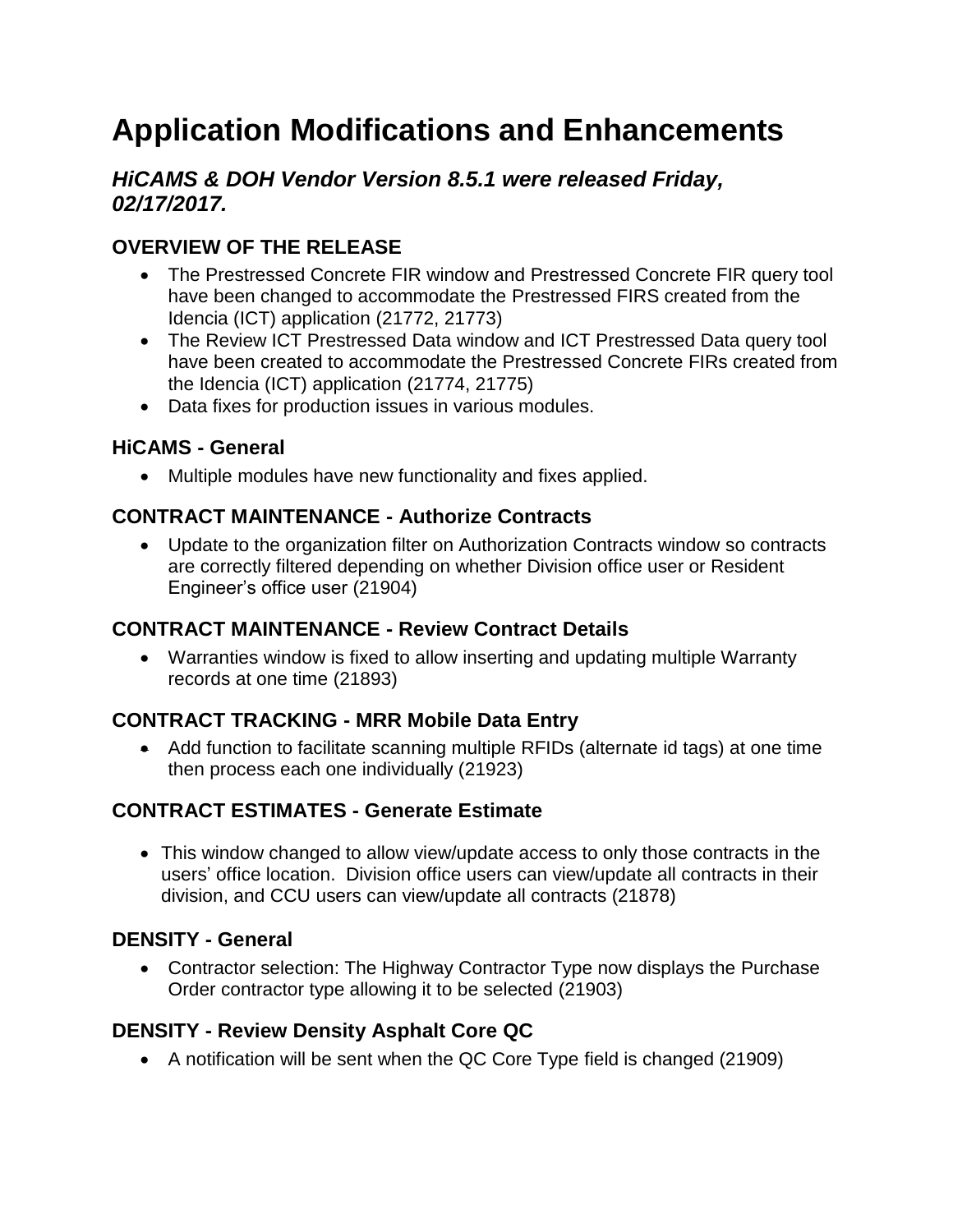### **DENSITY - Review Density Other Conventional**

 Changed Density Other Conventional window to validate the technician being entered has an active or provisional CDT certification for the date provided (21957)

# **DENSITY - Review Density Other Nuclear**

 Changed Density Other Nuclear window to validate the technician being entered has an active or provisional ABN certification for the date provided (21957)

# **FIELD INSPECTION REPORTS (FIR) - General**

 A new process to systematically create Prestressed Concrete FIRs with the data entered into the Idencia (ICT) application at the Producer's site.

#### **FIELD INSPECTION REPORTS (FIR) - Review Concrete Pavement**

 Fixed the notification to go out only when a change is done to an existing core (21238)

# **FIELD INSPECTION REPORTS (FIR) - Review Field Inspection Reports**

PRESTRESSED CONCRETE:

 The Prestressed Concrete FIR window has been changed to accommodate the FIRs created in HiCAMS systematically with the Prestressed Concrete data entered into the Idencia (ICT) application at the Producer's site (21772)

#### **FIELD INSPECTION REPORTS (FIR) – Review ICT Precast Data**

 Changes to the ICT Precast data review window to display only these fields: FIR ID, Alternate ID, Inspection Date, Inspector Name, Plant ID, Pour Date, Mix Design ID, Pour Number (21914)

#### **FIELD INSPECTION REPORTS (FIR) – Review ICT Prestressed Data**

 New window will display the Prestressed Concrete FIR data, entered into the Idencia (ICT) system at the Producer's site, which did not create a FIR because of a failure(s). The failure message does not show, however these fields are displayed: FIR ID, Alternate ID, Inspection Date, Inspector (ICT) Name, Plant ID, Pour Date, Concrete Mix Design, Bed Number. Navigation to FIR window when double click on the FIR ID column (21774)

#### **SAMPLING - Review Sample Details**

 A fix was applied to ensure a related sample is treated as a check sample only when the check sample indicator is checked (20725)

#### **SAMPLING - Authorize Samples**

The Sample Date was added to the Authorized Sample window (21921)

#### **SAMPLING - Review Test Results**

 Test Results on Citrix will now be saved and retrieved from the user's network U drive so that test results are not confused between multiple users trying to view different test results (21890)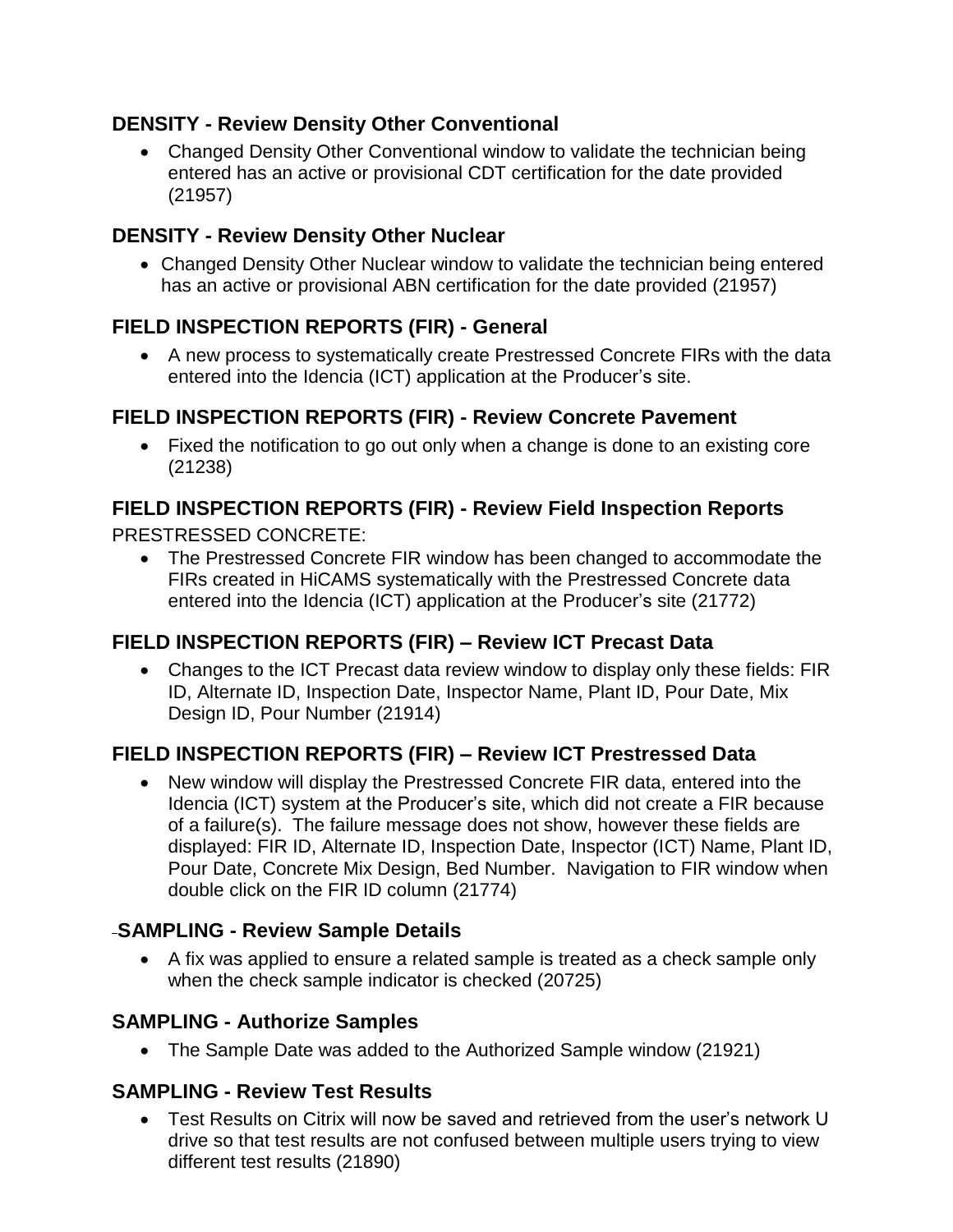#### **PROJECT CERTIFICATION - Review Material Pre-Certification**

 The latest letterhead format changes have been applied to the Material Precertification Draft and Final Letter (21963)

#### **QUERY TOOL**

#### **CONSTRUCTION QUALITY INDEX**:

 A new query tool created for the Project Closeout Construction Quality Index which has each elements and their score at the average level 21071)

#### **CONTRACT TIMES:**

 The query tool updated to include fields: Contract Status, Acceptance Date, Last Estimate Type, Last Estimate Paid Date (21206)

#### **CONTRACTS:**

• The query tool updated to include fields: M&T Last Updated By and M&T Last Updated Date (21802)

#### **ESTIMATES:**

• The query tool updated to include the Contract Type field (21127)

#### **FIELD INSPECTION REPORTS – PRESTRESSED CONCRETE:**

• The Prestressed Concrete FIR query tool has been changed to accommodate the Prestressed Concrete FIRs created from the Idencia (ICT) application (21773)

#### **FIELD INSPECTION REPORTS – ICT PRESTRESSED DATA**:

 The ICT Prestressed Data query tool has been created to accommodate the Prestressed Concrete FIRs created from the Idencia (ICT) application (21775)

#### **PRE-CERTIFICATION:**

• The query tool updated to display the correct value for the 100 % State Funded indicator (21218)

#### **STANDARD REPORTS**

#### **SUMMATION OF TICKET BOOKS REPORT:**

• The WBS number field has been widened to display up to 24 characters (21837)